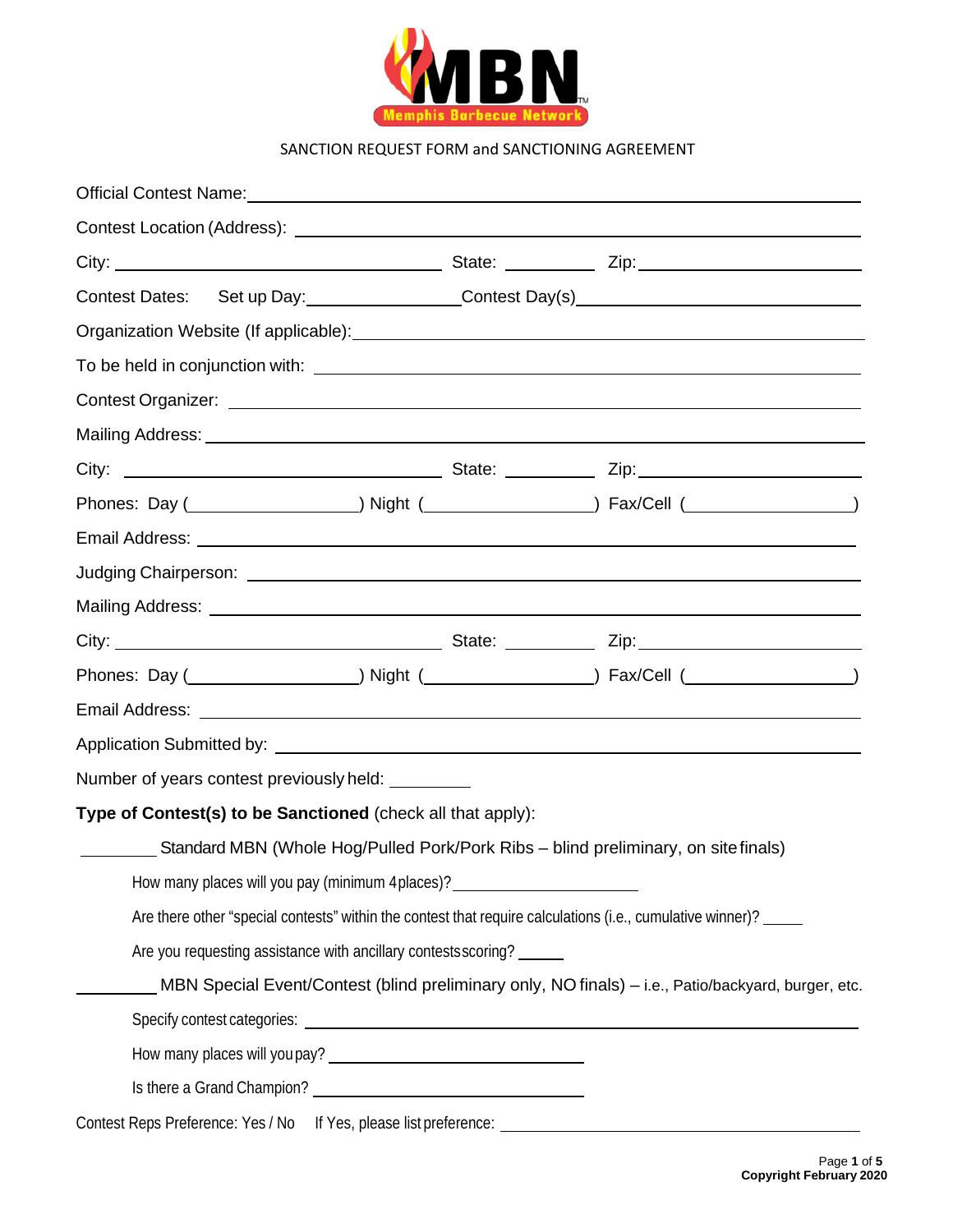

With this application, I/we apply for a sanctioned contest by the Memphis Barbecue Network. Contest Organizer, Judges Chairperson, its officers, and directors agree to the following conditions in order to obtain sanctioning from the MBN.

- 1. A completed "Request for Sanctioning" form should be received by Memphis Barbecue Network at least six (6) months (for new contests), four (4) months (for existing contests) prior to requested contest date. Consideration may be given to "Requests for Sanctioning" which are outside the above guidelines, but only on a case-by-case basis and with the full understanding by the contest of the possible negative consequences resulting from a shortened planning timeframe.
- 2. Contests are considered "new" if the Memphis Barbecue Network has never sanctioned them, OR if they are requesting sanctioning after an interruption of a year or more. All reports must be received, and Rep expenses must be paid before re-sanctioning will be considered.
- 3. The minimum sanctioning fee is \$400.
- 4. I/we have included the sanctioning fee of \$400, plus an additional \$200 for each additional sanctioned event, with the sanction request form. This fee covers administrative costs associated with processing and obtaining approval. Ancillary scoring assistance (\$25 per contest) must be paid to the MBN rep at the contest.
- 5. In addition to the sanctioning fee, ALL contests MUST include a line item on the team application that reads "MBN Administrative Fee" of \$15. This amount will be collected by the contest from teams that enter and payable to MBN before awards are announced.
- 6. I/we agree to follow and abide by MBN Rules & Regulations and Judging Procedures; including guaranteeing and paying prize monies as published/advertised. A standard contest must award a minimum of 4 (four) places plus a Grand Champion. These amounts cannot be reduced after sanctioning is granted and advertised. Proof of prize money (i.e., checks or cash) must be provided to the MBN rep before the MBN will release winners and scores to the Contest Organizer. Prize monies must be awarded by the end of the contest and contest results provided to teams no later than 10 (ten) days following the contest day.
- 7. I/we agree to provide trained and/or certified MBN judges as required based on the number of category entries (specified in the Organizer Manual). Additionally, the contest judging chairperson must verify that all certified judges have paid their MBN dues and all trained judges provide the date and location of their MBN training. The contest judging chairperson agrees to involve the MBN reps in the selection of the Finals judges prior to contacting them.
- 8. I/we agree to follow the requirements in the Organizer Manual as to the Team Application (required verbiage) and providing a list of contestants and certified judges with names, addresses and phone numbers to the contest representatives. Additionally, the contest officials agree to allow MBN Contest Reps to take photos at the event and these become the property of the Memphis Barbecue Network and may be used for promotional purposes.
- 9. Two contest reps will be provided for all contests with 40 or less total teams. For contests with more than 40 total teams, 4 (four) reps maybe be required based upon the Board's review of the sanctioning request. For contest sanctioning 2 (two) events (MBN and special event), a total number of teams will be used to determine the number of reps.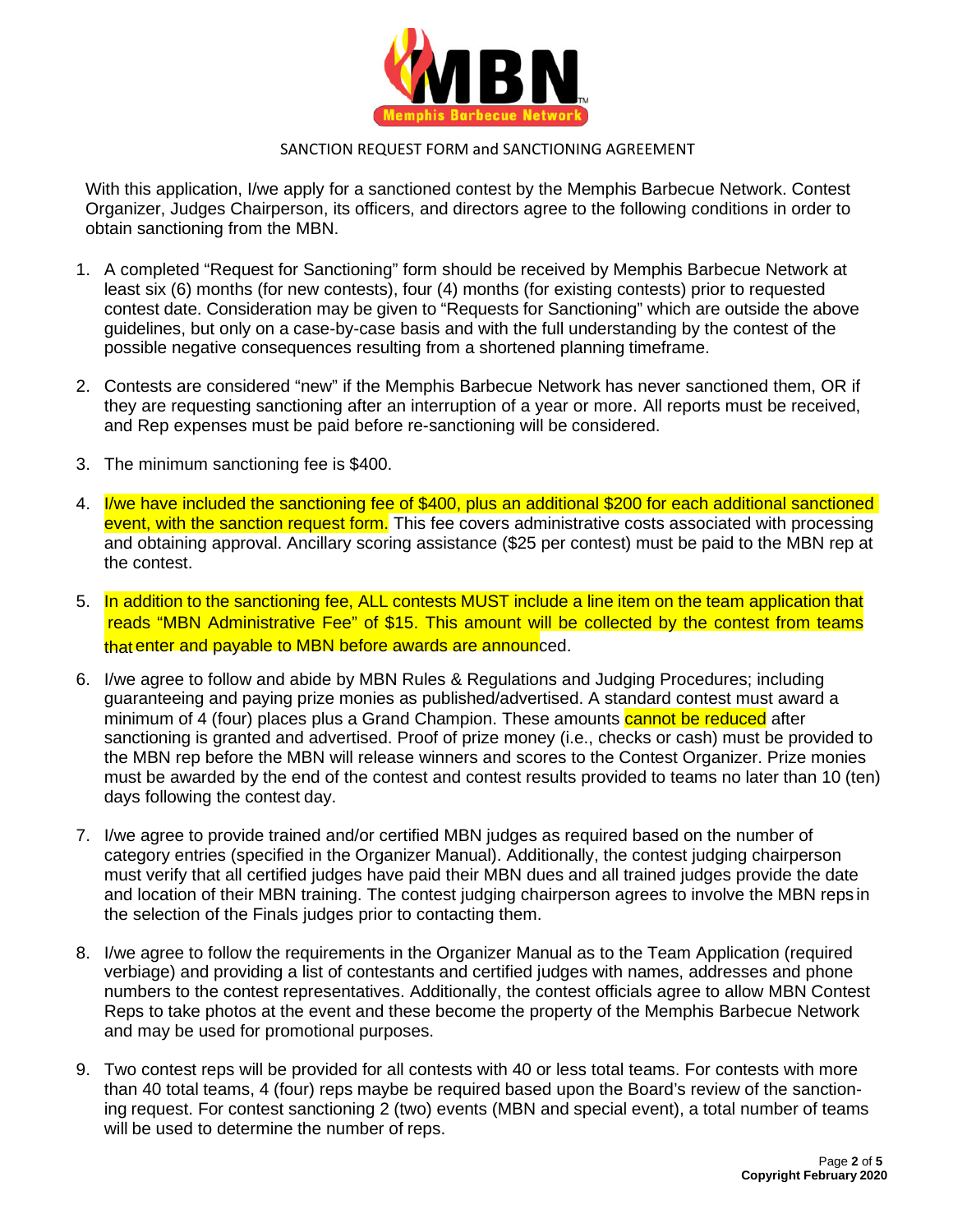

- **10.** The contest must pay for or provide each MBN Representative (Rep) with travel expenses [air fare + ground transportation/car rental and/or round-trip mileage @ the current government mandated rate] plus a minimum of \$75 per rep, per contest for expenses (Friday to Sunday trip). Any additional days will be charged @ \$25 per day per rep. Additionally, the contest must provide suitable lodging for **two** MBN Representatives **(two rooms)** traveling to the contest in an official capacity. Larger contests and/ or contests sanctioning two events (standard and special) will require additional MBN reps and additional rooms may be required. **The contest must make the hotel reservations and arrange to prepay or be billed directly for the rooms.**
- 11. I/we agree to pay the balance due of all MBN fees (Admin fees and Rep expenses) before the awards are distributed. Failure to pay these fees will result in no awards being announced.
- **12.** All current contests' dates are protected for 60 days following the completion of the contest. **After 60 days the date is open for other applicants.**
- 13. Thirty (30) days prior to the contest date, I/we agree to provide a Certificate of Insurance for a minimum of \$1,000,000.00 with MBN named on the certificate of insurance. This shall be sent to the Sanctioning Contact.
- 14. I/we agree to provide needed materials and supplies (specified in the Organizer Manual) requested by MBN to run the contest. In addition, I/we agree to provide all support personnel required by the MBN Contest Rep including meat inspectors and volunteers to work in the Judging Area.
- 15. All contests, both new and existing, must name a separate Judging Chairperson and this person's name and contact information must be on the "Request for Sanctioning" form. The contest organizer and the judging chairperson will be the Rep's main contacts for the contest. The judges' and team databases will be sent to these persons.
- 16. New contests or existing contests requesting new dates must be at least 150 miles (based on MAPQUEST) from existing contests on the same weekend. Under special circumstances, the Executive Board of Directors may waive this requirement.
- 17. I/we agree to provide MBN, upon request, free of charge, a space accessible to the public in the cook area or near the judging area for MBN and its national sponsors/partners to advertise, promote and sell its non-competing products and services.
- 18. I/we agree to use the official MBN logo on all contest materials, including but not limited to, the web site, applications, promotional items, advertisements banners, signage, t-shirts and all other contest materials after sanctioning has been approved.
- 19. I/we agree to complete/gather and return to the MBN Sanctioning Contact the following documents within 30 days of the contest completion. Failure to send these documents will result in a delay of the sanctioning of your contest for next year.
	- a. Post Contest Information Form
	- b. Certificate of Distribution Form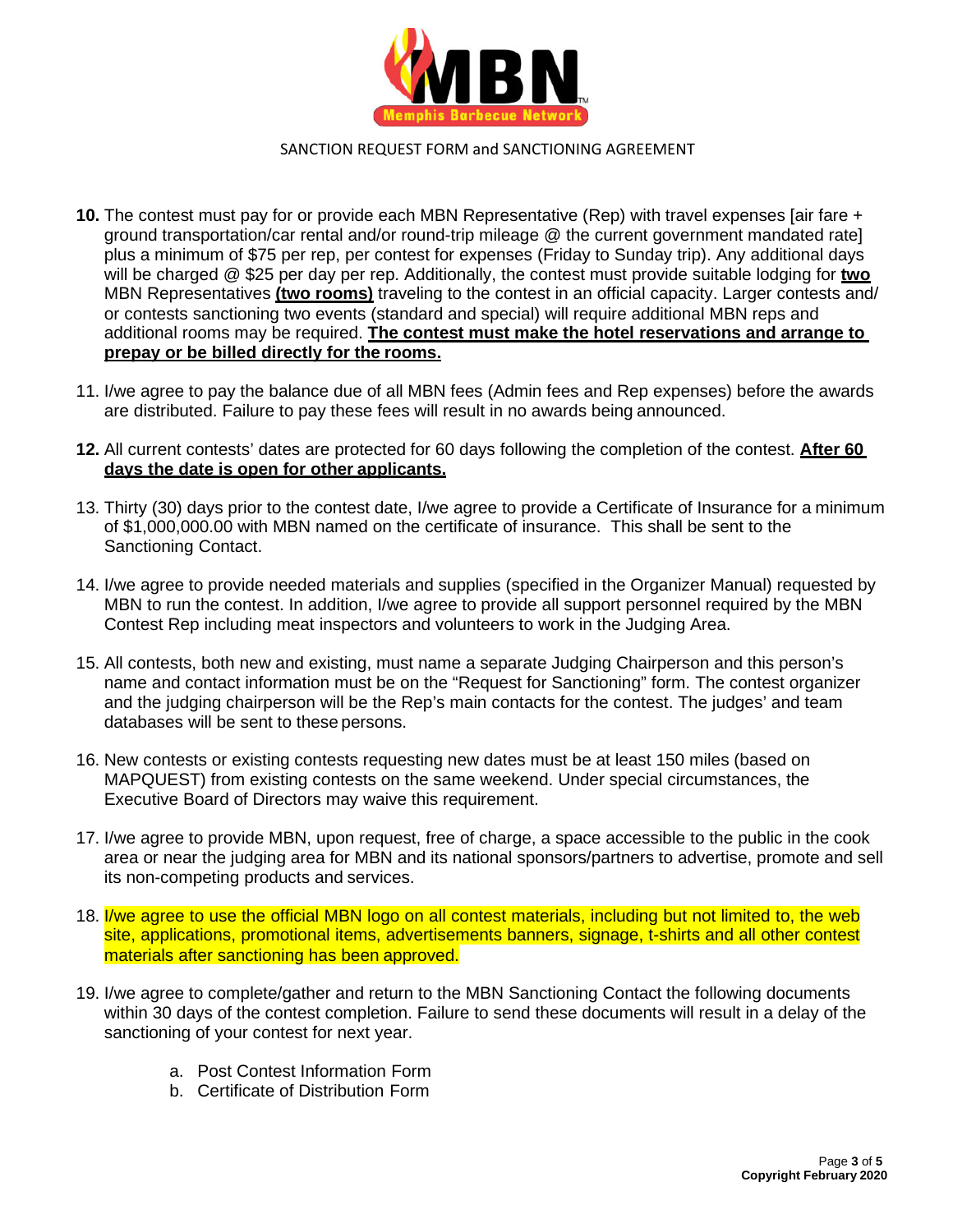

- 20. It is understood that this agreement does not create a partnership. The Contest Organizer may not bind or contract on behalf of MBN. MBN agrees to provide the Organizer with a proprietary set of contest rules, team/judge databases, materials, and the officials to conduct the judging portion of the contest. Proprietary information is for the use of the contest only and cannot be shared with others without written approval from MBN. The Organizer is responsible for all other issues concerning their event.
- 21. MBN does not make any representation to Organizer, nor guarantee the profitability of any contest, by agreeing to provide sanctioning. Sanctioning does not guarantee the number of participants who will participate, and no such representation has been made to theOrganizer.
- 22. The minimum sanction fee of \$400 must accompany this application before sanctioning request is presented to the Executive Board of Directors. If the application is not approved, the fee will be refunded. Otherwise, the sanctioning fee will be refunded less a \$75 administrative fee. Sanction requests are reviewed at monthly by the Executive Board of Directors and approval is at the discretion of the Executive Board of Directors based on date availability, lead-time, strength of application and supporting materials, availability of Contest Representatives and other factors.
- 23. Upon approval of sanctioning, the Organizer will receive a copy of the Organizer's Manual which outlines the responsibilities of the Memphis Barbecue Network and of the Contest as well as tips and suggestions for producing a successful event and the approved sanctioning agreement form.
- 24. It is further understood that any violation of the above conditions contained in this agreement will, at the sole option of MBN, cause this agreement to be null and void. In that event, MBN will withdraw sanctioning and will not provide services to the Organizer. The Organizer will forfeit all monies and fees previously paid to MBN.
- 25. In consideration of the above covenants, the undersigned, officially representing the organization herein named, its officers and directors, agrees to hold Memphis Barbecue Network (MBN), its Executive Board of Directors, officers, volunteers and their assigns harmless from any and all claims, suits or proceedings of any nature which may be brought against them on account of any action, nonaction on the part of the Organizer, its officers, employees or volunteers including any injuries to the person or property received during or related to the above described event. The undersigned agrees to abide by all requirements and responsibilities for MBN sanctioned events as stated in the sanctioning requirements. The undersigned agrees to execute the contest in accordance with MBN Rules & Regulations and pay all fees (sanction and advertising) as setforth.
- 26. Settlement of any disputes will be governed under the laws of the State of Arkansas.
- 27. If you have any questions concerning these rules and regulations for sanctioning, please contact Kelley Evans, Sanctioning Coordinator, [info@mbnbbq.com](mailto:info@mbnbbq.com)